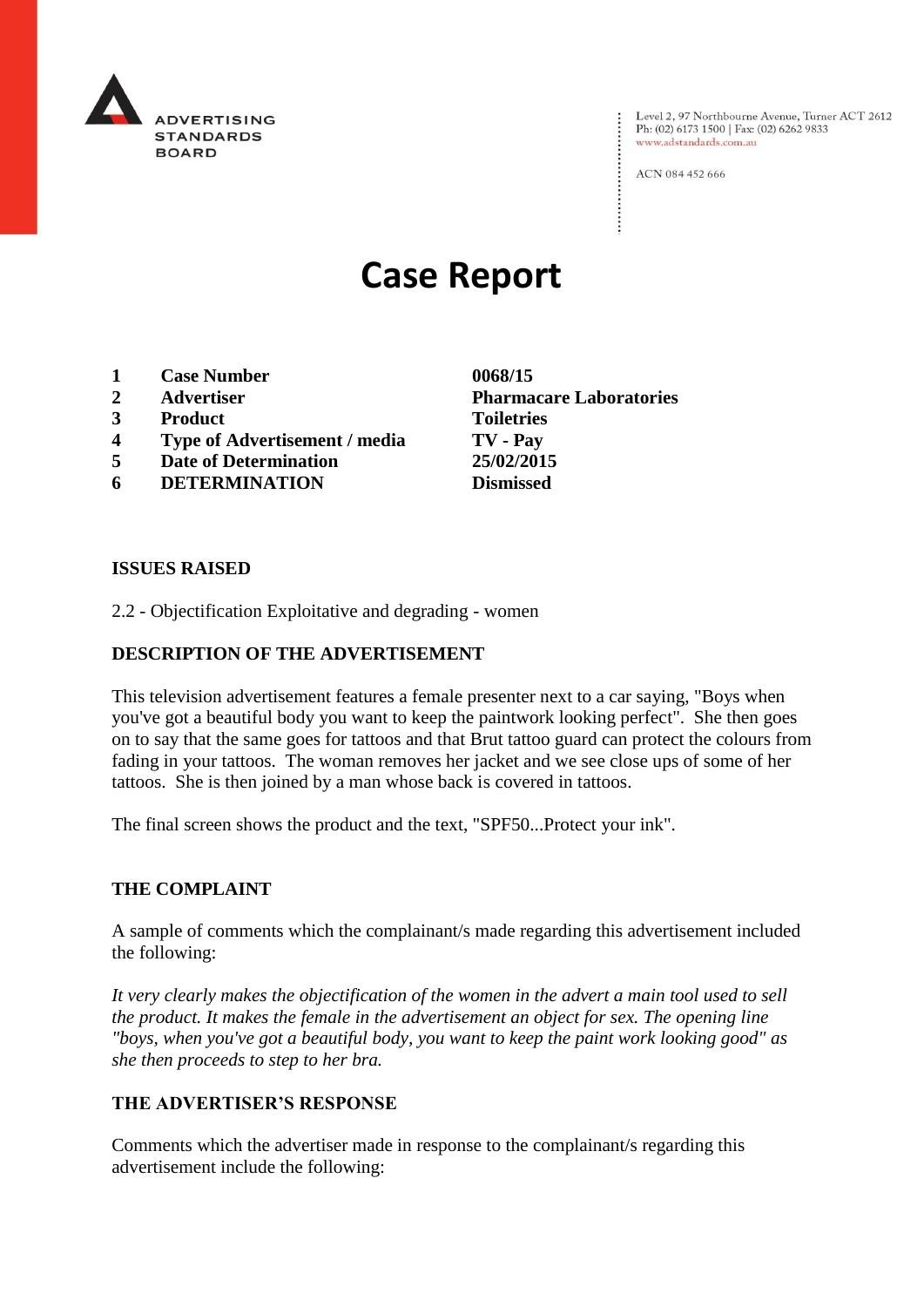*As requested, we have reviewed the complaint letter forwarded by the ASB regarding the Brut 'Tattoo' 30sec TVC (CAD Number P0PWGPHA, CAD Rating: PG) featuring professional musician and model Jessica Aitcheson and professional model Jonathan Ward, and the issues raised in the light of the AANA Code of Ethics, under section 2.*

*Complainants reason for concern "It very clearly makes the objectification of the women in the advert a main tool used to sell the product. It makes the female in the advertisement an object for sex. The opening line "boys, when you've got a beautiful body, you want to keep the paint work looking good" as she then proceeds to step to her bra"*

*PharmaCare Laboratories would like to emphasise that it takes seriously its commitment to the AANA Code of Ethics. It is also relevant to note that all our advertising is carefully reviewed in this context, from creative idea stage to final mixing.* 

*In reference to your letter and complaint 0068/15, we do not believe that the scenario depicted in the Brut 'Tattoo' 30sec TVC is in breach of the AANA Code of Ethics. The complaint alleges an issue under section 2 of the AANA Code of Ethics.* 

*Your letter has requested that we address all parts of Section 2 and acknowledges that at the time of writing, you had not yet had the opportunity to view the commercial that is the subject of complaint. We address each of the parts of section 2 as follows:* 

*2.1: At no time in the commercial do we portray people or depict material in a way which discriminates against or vilifies a person or section of the community on account of race, ethnicity, nationality, gender, age, sexual preference, religion, disability, mental illness or political belief.*

*2.2: At no time in the commercial do we employ sexual appeal in a manner which is exploitative and degrading of any individual or group of people.* 

*Our female talent Jessica, is portrayed as strong and confident and in control throughout the commercial.*

*'It very clearly makes the objectification of the women in the advert a main tool used to sell the product. It makes the female in the advertisement an object for sex"* 

*We are in no way using sex to sell Brut Tattoo and nor do we objectify Jessica at any point in the commercial; her purpose is to be the spokesperson of the brand due to the amazing beauty, complexity and colours of her tattoo's.* 

*In the opening line – 'Boys, when you've got a beautiful body, you want to keep the paint work looking perfect' ¬ - Jessica is clearly referencing the car in shot – a classic AC Cobra replica sports car, which is widely regarded as being one of the most beautiful cars ever designed. We are making a comparison between the importance of maintaining the colour & vibrancy of the paintwork on the body of a car, and the importance of maintaining the vibrancy and colour of tattoos on the human body. We use both female and male talent to make this point in the commercial, with Jessica (our female talent) being the main hero due to the beauty and bright colours of her tattoo's and because she is a multi-photographed*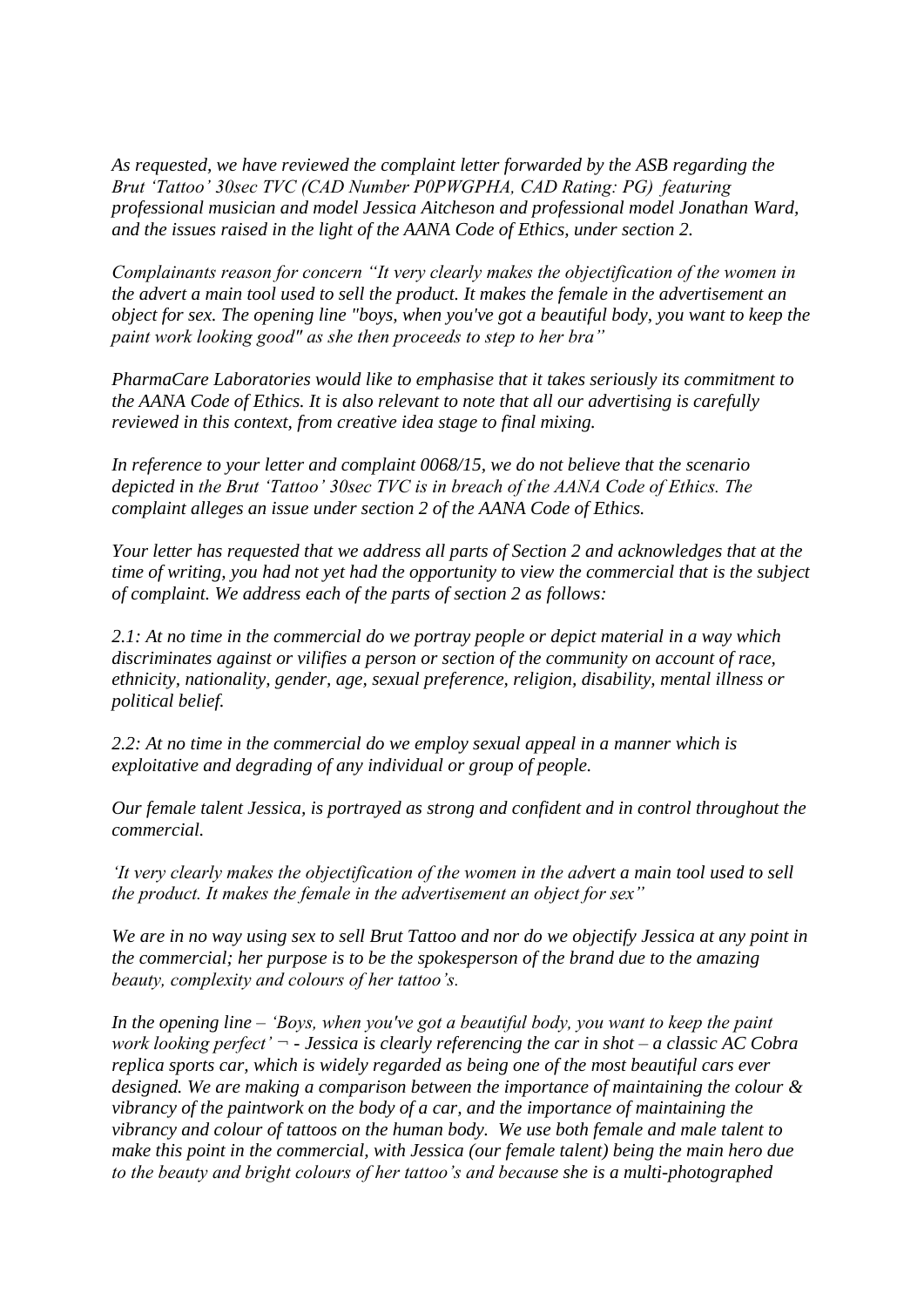*model for several tattoo publications. Furthermore, when Jessica speaks this line, she is still wearing her jacket. We were very careful not to make overt sexual suggestions and thus ensured that Jessica wore her jacket for the opening scene.*

*The complaint that Jessica "proceeds to step to her bra (sic)" is incorrect; she is wearing a midriff tank- top. It is not underwear and it is not a bra. Jessica removes her jacket and is wearing the midriff tank-top to clearly show her tattoos, crucial for the product advertisement. This style of mid-riff tank top is available from many Australian high street stores in the casual clothing section; this particular example was purchased from the women's casual clothing section of Top Shop in Sydney.* 

*2.3: At no time in the commercial do we present or portray violence in any form.*

*2.4: At no time in the commercial do we address, show or include any mention of sex, sexuality and nudity, beyond our male talents bare back , included in shot to show his extensive tattoo's for the purpose of the commercial for Brut Tattoo.*

*2.5: At all times in the commercial we only use language which is appropriate in the circumstances. There is no strong or obscene language.*

*2.6: At no time in the commercial have we depicted material contrary to Prevailing Community Standards on health and safety.* 

*The commercial depicts one of Australia's leading tattoo models – Jessica Aitcheson– talking to camera, showing her tattoo's and demonstrating the product. At no point does the commercial contravene any of the above guidelines.* 

*The intention of this commercial is to engage and educate our target audience, using extensive tattoo artwork on both our male and female talent. The TV media buying is very tightly targeted to an adult audience and as such the spot placements are amongst programming for this intended audience, including adult targeted Pay TV channels such as A&E and National Geographic.*

*Accordingly, we submit that the advertisement does not breach any part of Section 2 of the AANA Code. For the reasons above, we respectfully request that the complaint be dismissed.*

## **THE DETERMINATION**

The Advertising Standards Board ("Board") considered whether this advertisement breaches Section 2 of the Advertiser Code of Ethics (the "Code").

The Board noted the complainant's concern that the advertisement objectifies women.

The Board viewed the advertisement and noted the advertiser's response.

The Board considered whether the advertisement was in breach of Section 2.2 of the Code.